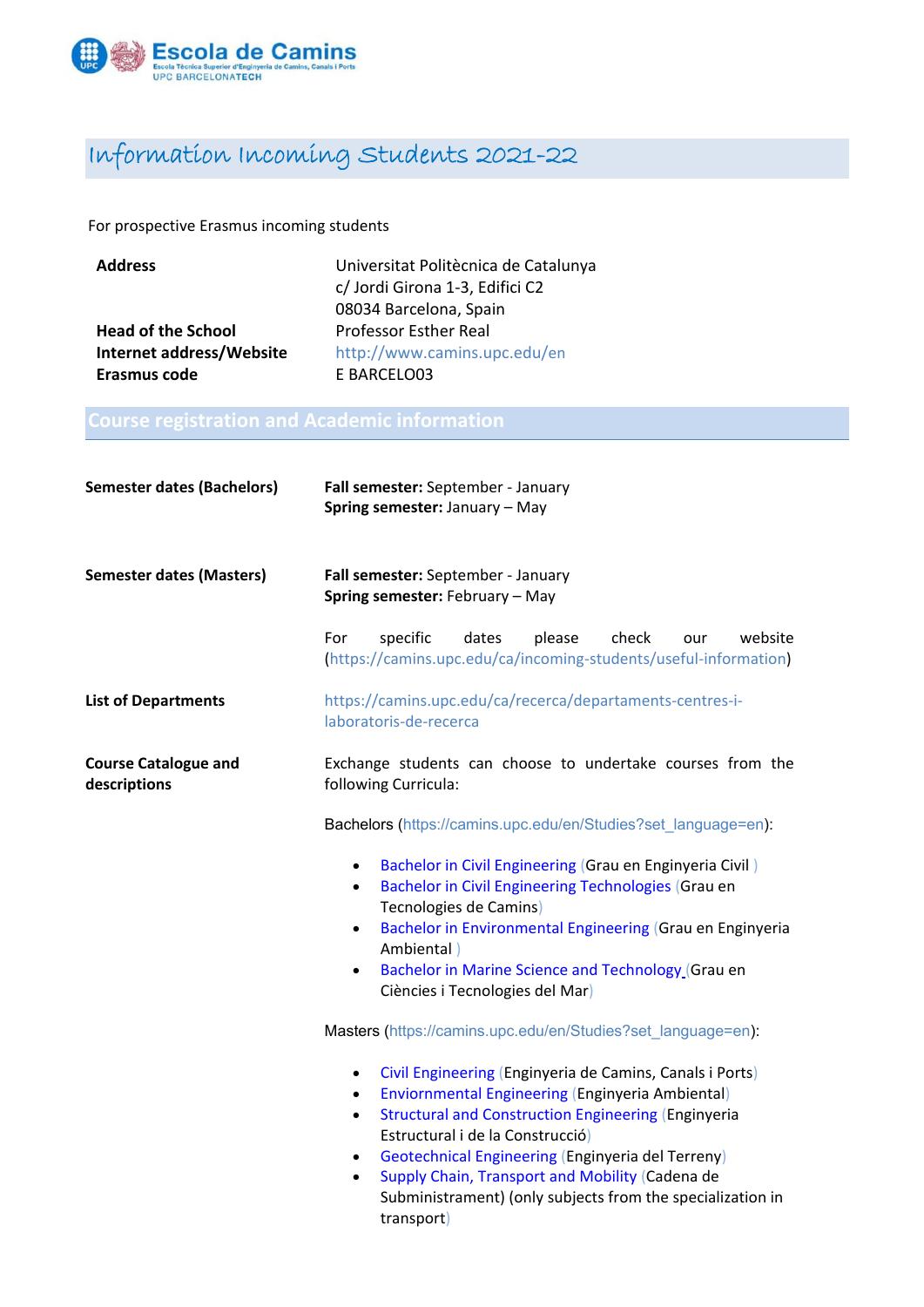

|                             | Numerical Methods in Engineering (Mètodes numèrics)<br>$\bullet$<br>Sustainability, Science and Technology (Ciència i Tecnologia<br>$\bullet$<br>de la Sostenibilitat)                                                                          |  |  |
|-----------------------------|-------------------------------------------------------------------------------------------------------------------------------------------------------------------------------------------------------------------------------------------------|--|--|
|                             | To access the course catalogue, please select the studies and then<br>the Curricula "Pla d'Estudis".                                                                                                                                            |  |  |
|                             | Click on the course to get its description in the OpenCourseWare.                                                                                                                                                                               |  |  |
| <b>Language Proficiency</b> | A2 Spanish recommended<br><b>Erasmus students:</b>                                                                                                                                                                                              |  |  |
|                             | Double Degree students: B2 English necessary when applying<br>A2 Spanish recommended                                                                                                                                                            |  |  |
| Language of Instruction     | Most of the classes are held in Spanish and English<br>You can check the following website in order to see the courses held<br>in English:<br>https://camins.upc.edu/ca/incoming-students/useful-information<br>This list may change each year. |  |  |
| Semester workload           | Students are allowed to choose courses, but they are required to<br>register a minimum of 20 ECTS (European Credits) per semester.<br>These courses must be chosen within the curricula offered in our<br>faculty.                              |  |  |
|                             | NOTE: language courses do not count as they are not offered in our<br>curricula's                                                                                                                                                               |  |  |
| <b>Academic Transcripts</b> | Requests for Official Transcripts of Academic Records can be made<br>in July. The Official Transcripts of Records will be sent to the Sending<br>Coordinator<br>Exchange<br>Contact<br>email.<br>$\sqrt{ }$<br>by<br>person                     |  |  |
|                             | <b>Nomination, Application and Registration deadlines 2020-2021</b>                                                                                                                                                                             |  |  |

| Nomination Fall semester / Entire Year          | 26 <sup>th</sup> of April (by email)                           |
|-------------------------------------------------|----------------------------------------------------------------|
| Application Fall semester / Entire Year         | From 27 <sup>th</sup> of April to 20 <sup>th</sup> of May 2021 |
| <b>Registration Fall semester / Entire Year</b> | Mid September                                                  |
| <b>Nomination Spring semester</b>               | 25 <sup>th</sup> of October (by email)                         |
| <b>Application Spring semester</b>              | From 26th of October to 19th of November 2021                  |
| <b>Registration Spring semester</b>             | End of January                                                 |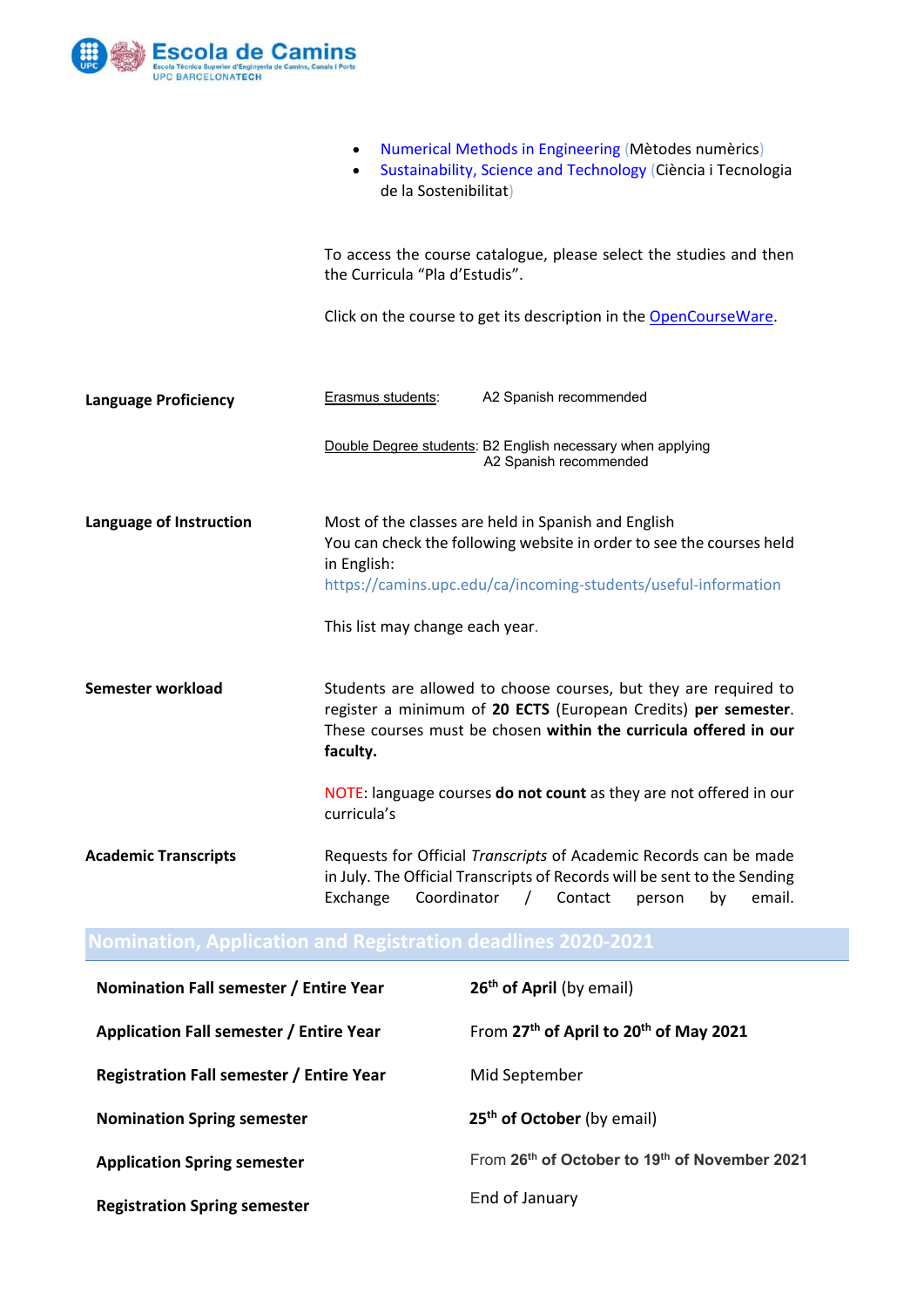

### **Application procedure**

**Nomination by your University** Your university selects students according to performance, commitment and language skills, and nominates them for the exchange stay (by email).

The nominated student has to access the following intranet:

https://prisma‐nou.upc.edu/apl/home\_preinscripcio.php?idioma=3

Once they **REGISTER** and fill in all the **Personal Data** items, the option **APPLICATIONS** will appear in the menu.

Students must select:

Program Type: **Application for EXCHANGE STUDENTS**

Programme name: **2021‐Q1/Q2 ETSECCPB ‐ MOBILITY PROGRAM (Barcelona)/ Short name: PM ETSECCPB – UPC code: 250MOB**

IMPORTANT: There is no fee in order to apply for the exchange program.

With the application, the student has to upload the requested documents listed below.

| UNIVERSITAT POLITÉCNICA<br>88<br><b>DE CATALUNYA</b><br><b>UP</b><br><b>BARCELONATECH</b>          |                                    |
|----------------------------------------------------------------------------------------------------|------------------------------------|
|                                                                                                    | <b>UPC Admissions</b>              |
| Main page   Contact   FAQ                                                                          | Català   Español                   |
| <b>Your account</b><br>· Single sign on log in @                                                   | <b>NOTICES</b>                     |
| . Log in only in this site                                                                         | <b>NEWS</b><br><b>NEW FEATURES</b> |
| Register                                                                                           |                                    |
| · Problems with digital certificate ®<br>. Problems with my username and<br>password <sup>23</sup> | ATENEA<br>Correu UPC <b>K2ptm</b>  |
| @ UPC B. Universitat Politecnica de Catalunya. BarcelonaTech                                       |                                    |

| <b>E</b> User registration                                                                    |                                                                                                                                                                                                                                |                                                                    |  |  |
|-----------------------------------------------------------------------------------------------|--------------------------------------------------------------------------------------------------------------------------------------------------------------------------------------------------------------------------------|--------------------------------------------------------------------|--|--|
| <b>DATA PROTECTION INFORMATION</b>                                                            |                                                                                                                                                                                                                                |                                                                    |  |  |
| Unit responsible for processing                                                               | Universitat Politècnica de Catalunya<br>Servei de Gestió Acadèmica ®<br>atencio.sga@upc.edu                                                                                                                                    |                                                                    |  |  |
| Data of the delegate of data protection                                                       | Universitat Politècnica de Catalunya <sup>[3]</sup>                                                                                                                                                                            |                                                                    |  |  |
| Purposes of the treatment                                                                     | F01.1 Access to master's and doctoral degrees                                                                                                                                                                                  |                                                                    |  |  |
| Legitimation                                                                                  | Processing is necessary for the performance of a task carried out in the public interest or in the exercise of official authority. Organic Law 6/2001, of December 21, of<br>Universities.                                     |                                                                    |  |  |
| <b>Recipients</b>                                                                             | Disclosures: At the University Admissions Office of the Generalitat de Catalunya.<br>International transfers: Data will not be transferred to third parties unless there is a legal obligation to do so.                       |                                                                    |  |  |
| Rights of people                                                                              | Right of access, rectification or erasure, restriction of processing. Right to object. Right to data portability.                                                                                                              |                                                                    |  |  |
| Term of conservation                                                                          | As needed for any of the purposes that are described in our retention policy. B                                                                                                                                                |                                                                    |  |  |
| Claim                                                                                         | If you have been unable to exercise your rights to your satisfaction, you can file a complaint with the APDCAT: apdcat.gencat.cat                                                                                              |                                                                    |  |  |
| If I have read and accepted the privacy policy.<br><b>PERSONAL DETAILS</b>                    |                                                                                                                                                                                                                                |                                                                    |  |  |
|                                                                                               | Data necessary to register in the system of preinscription of the UPC. After your login, you will receive an email with the password to activate the register. If you have any questions about signing up or application probl |                                                                    |  |  |
| Fields marked * are required.                                                                 |                                                                                                                                                                                                                                |                                                                    |  |  |
| Name <sup>*</sup><br>First surname <sup>*</sup><br>Nationality*<br><b>Birth country*</b><br>× | <b>Second surname</b><br>Document type*<br>$\overline{\phantom{a}}$<br><b>Birth province*</b><br><b>Rieth date*</b><br>Ħ<br>DD/MM/YYYY<br>×<br>×                                                                               | Doc. number* [1]<br>Gender*<br><b>Communication language*</b><br>٠ |  |  |
| <b>EMAIL</b>                                                                                  |                                                                                                                                                                                                                                |                                                                    |  |  |
| Fmail*                                                                                        | "Please write again your email address."                                                                                                                                                                                       | Password*<br>Repeat password*                                      |  |  |
| No sov un robot<br><b>CAPTCHA</b><br>Prigriman-Constructor                                    |                                                                                                                                                                                                                                |                                                                    |  |  |

Register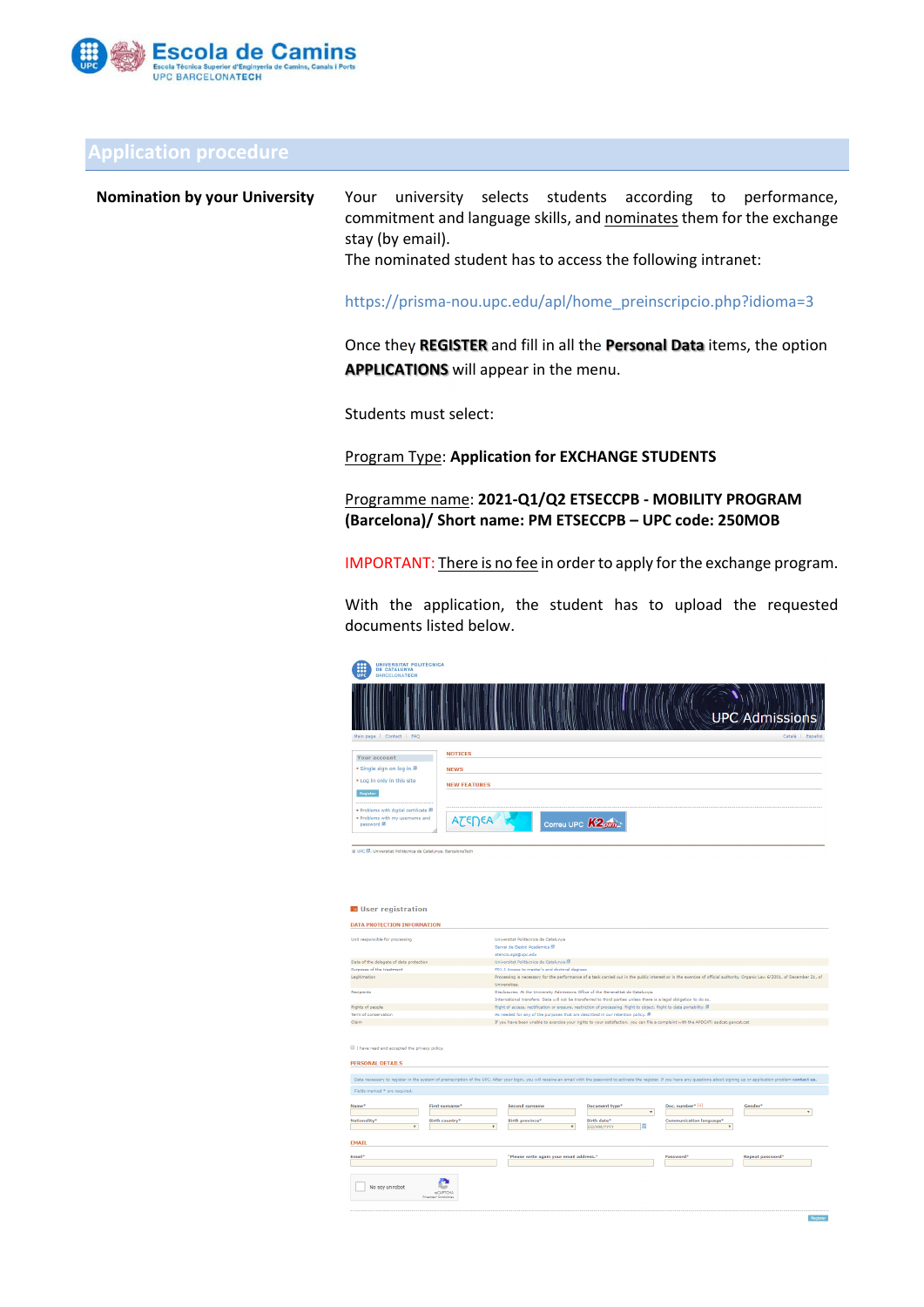

**Application from the student**

**Required Documents**

The student has to apply and upload the required documents listed below to the application platform.

Students willing to study at our School have to upload the following documents in **pdf format**, except the passport photo:

- 1) Transcript of Records (all grades you have attained at home university so far, signed and stamped by the university. Please send it in English or Spanish)
- 2) One page letter of Motivation stating the reasons for applying to Escola de Camins (in Spanish or English).
- 3) Curriculum Vitae (in Spanish or English).
- 4) Passport/Identity card
- 5) Passport photo (.jpg file / 181x220 píxels) in order to process the student card that gives access to the library and other services.
- 6) Health insurance
- 7) Credential as an exchange student (nomination from the home coordinator)
- 8) Student card of your home University/last registration
- 9) Learning Agreement (signed and stamped by the departmental coordinator) (https://camins.upc.edu/ca/incoming‐students/application‐

**IMPORTANT! Without the nomination from the home University we cannot process the application**

| <b>Further information</b> | https://camins.upc.edu/ca/incoming-students |
|----------------------------|---------------------------------------------|
|----------------------------|---------------------------------------------|

admission).

| <b>Contact details</b>         |                                     |
|--------------------------------|-------------------------------------|
| <b>Assistant Director of</b>   | Joan BAIGES AZNAR                   |
| <b>Innovation and Mobility</b> | subdirector.promocio.camins@upc.edu |
| Coordinator for incoming and   | Eila GUEROLA PEÑA                   |
| outgoing students              | mobilitystudents in.camins@upc.edu  |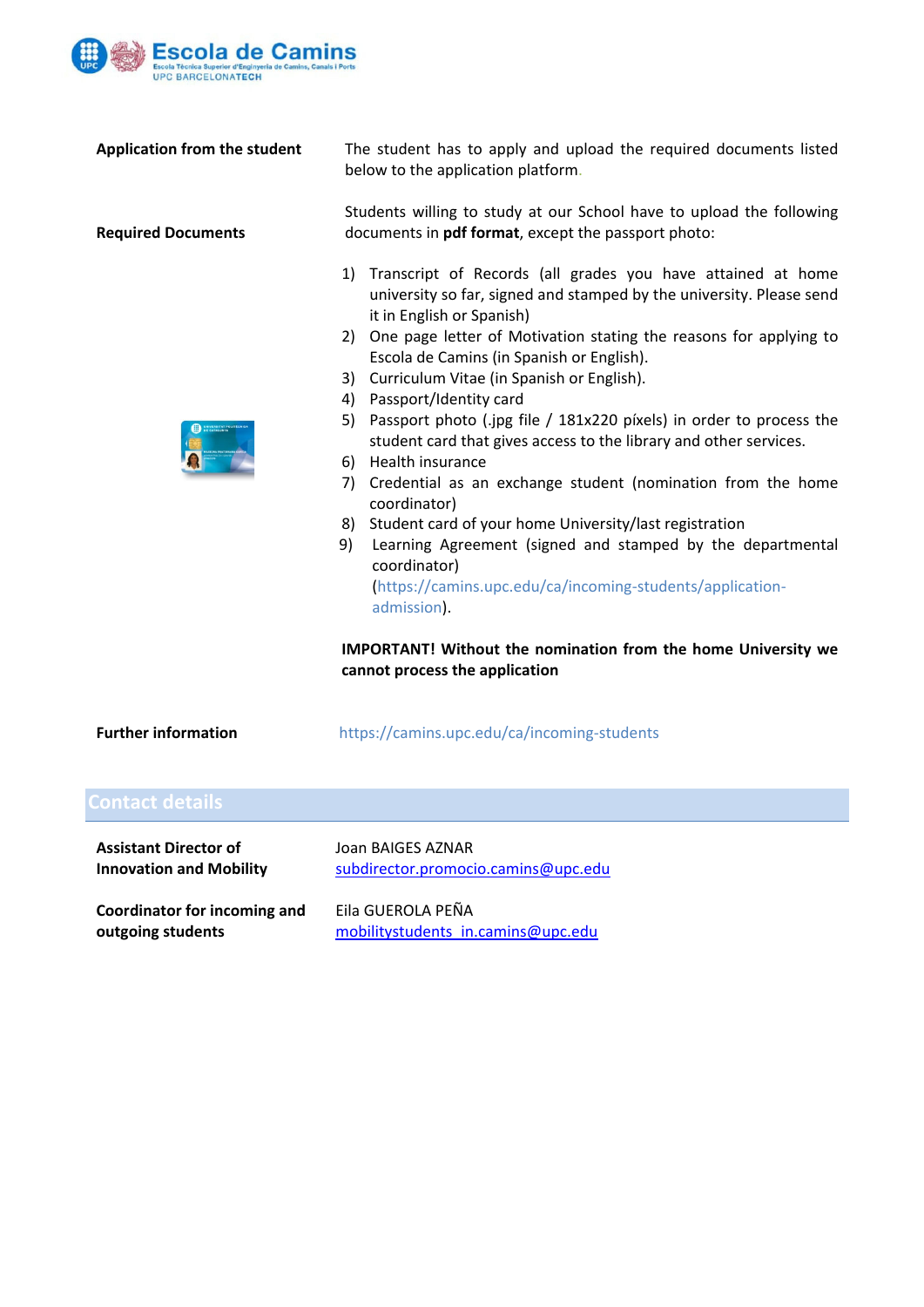

## **OTHER USEFUL INFORMATION**

#### **Accommodation**

| Accommodation | The application for the Erasmus program at Escola de Camins UPC does not<br>include an offer for a room in a dorm. Students have to find a room<br>themselves on the private market. See below a list on hints on finding<br>accommodation. |
|---------------|---------------------------------------------------------------------------------------------------------------------------------------------------------------------------------------------------------------------------------------------|
|               |                                                                                                                                                                                                                                             |
|               |                                                                                                                                                                                                                                             |

https://www.upc.edu/sri/en/students/students‐mobility‐office/incomings

#### **Orientation Week**

**Orientation Program** The UPC‐BarcelonaTech organizes different sessions of the same *Orientation Week (OW).* It is basically addressed to the international exchange students who will begin their studies at UPC in the SPRING semester 2017‐2018. Master (exchange or regular) students are also welcome in the Orientation Week.

> The OW has a length of 2 days. It includes an institutional welcome, information about legal procedures and about the main Services at UPC that can help students during their stay, an introductory workshop to the Catalan language and culture, one sports session and also a social/cultural activity.

https://www.upc.edu/sri/en/students/students‐mobility‐office/orientation‐week

#### **Estimated costs of living**

https://www.upc.edu/sri/en/students/students-mobility-office/incomings/studying-in-upc/cost-of-living-and-prices

#### **Visa Requirements/Residence permit application**

https://www.upc.edu/sri/en/students/students-mobility-office/incomings/legal-issues/at-your-arrival

#### **Health Insurance**

https://www.upc.edu/sri/en/students/students‐mobility‐office/incomings/prepare‐your‐trip/insurance